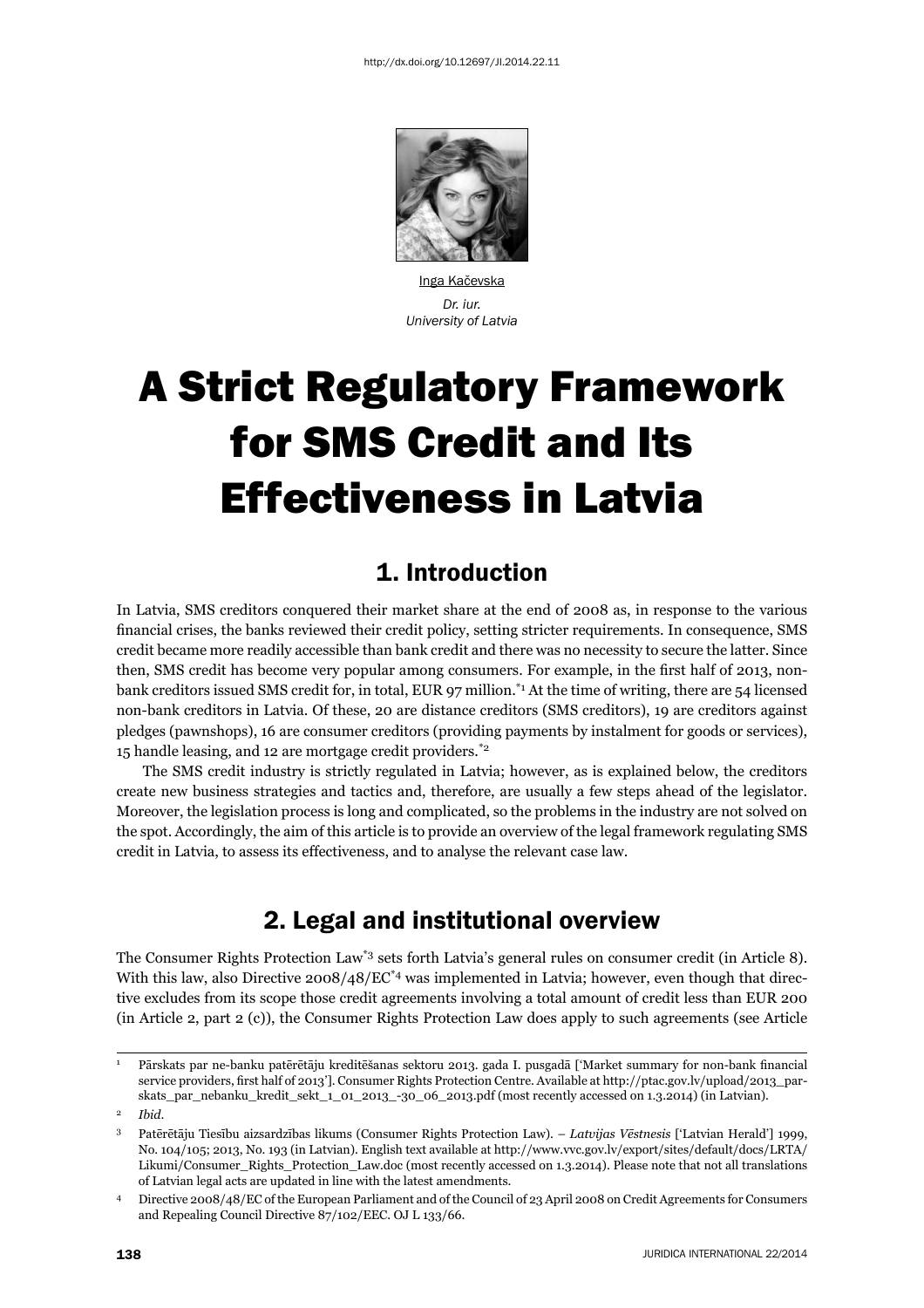8, part 43 (1)). On the basis of the latter law, numerous regulations of the Cabinet of Ministers have been adopted: Regulations on Consumer Credit<sup>\*5</sup>, Regulations Regarding Distance Contracts for the Provision of Financial Services<sup> $*6$ </sup>, and regulations on the licensing of consumer creditors.<sup> $*7$ </sup>

In addition, the Unfair Commercial Practice Prohibition Law\*8 lays down the main principles for commercial practices in business-to-consumer relations, also affecting the consumer-credit landscape. In 2012, Parliament adopted the Law on Extrajudicial Recovery of Debt\*9 , providing for, *inter alia*, the rights and duties of creditors and debt-recovery service providers in the recovery process. It was on the basis of this law that the Cabinet of Ministers issued Regulations on Licensing of the Debt Recovery Service Providers<sup>\*10</sup> and Regulations on Allowed Amount of the Debt Recovery Expenses and Non- Compensable Expenses.<sup>\*11</sup>

 There are also other laws applicable to consumer–creditor relationships. For example, the Civil Law\*12 sets forth the main principles of contract law, including those pertaining to legal penalties, legal amounts of interest, etc.

According to the Consumer Rights Protection Law, supervision and control of consumer rights' protection is implemented by the Consumer Rights Protection Centre (see Article 24).\*13 The Consumer Rights Protection Centre assesses complaints and other submissions received from consumers, supervises markets for unfair commercial practices, controls the consumer-credit market, and issues special licences for consumer-credit service providers. The centre has issued guidelines on evaluation of consumers' ability to repay credit to non-bank creditors<sup>\*14</sup>, on fair commercial practice for consumer credit<sup>\*15</sup>, and on drafting of fair consumer-credit agreements.<sup>\*16</sup> Those guidelines state the general principles related to consumer credit but do not constitute an official interpretation of the legal norms, even though in practice creditors

- 5 Ministru kabineta noteikumi Nr. 1219: Par patērētāju kreditēšanu (Cabinet of Ministers Regulations, No. 1219: Regulations on Consumer Credit). – *Latvijas Vēstnesis* ['Latvian Herald'] 2011, No. 2; 2013, No. 188 (in Latvian). English text available at http://www.vvc.gov.lv/export/sites/default/docs/LRTA/MK\_Noteikumi/Cab.\_Reg.\_No.\_1219\_-\_Regulations\_ On\_Consumer\_Credit.doc (most recently accessed on 1.3.2014).
- Ministru kabineta noteikumi Nr. 1037: Par distances līgumu par finanšu pakalpojumu sniegšanu (Cabinet of Ministers Regulations, No. 1037: Regulations Regarding Distance Contracts for the Provision of Financial Services). − *Latvijas Vēstnesis*  ['Latvian Herald'] 2004, No. 209 (in Latvian). English text available at http://www.vvc.gov.lv/export/sites/default/docs/ LRTA/MK\_Noteikumi/Cab.\_Reg.\_No.\_1037\_-\_Regs\_re.\_Distance\_Contracts\_etc..doc (most recently accessed on 1.3.2014).
- 7 Ministru Kabineta noteikumi Nr. 245: Noteikumi par kārtību, kādā izsniedz, pārreģistrē, aptur un anulē speciālo atļauju (licenci) patērētāju kreditēšanas pakalpojumu sniegšanai un maksā valsts nodevu par speciālās atļaujas (licences) izsniegšanu un pārreģistrāciju, kā arī prasībām kapitālsabiedrībai speciālās atļaujas (licences) saņemšanai (Cabinet of Ministers Regulations, No. 245: Regulations Regarding the Procedures by Which a Special Permit (Licence) for the Provision of Consumer Credit Services Shall Be Issued, Re-registered, Suspended and Cancelled and the State Fee for the Issue and Re-registration of a Special Permit (Licence) Shall Be Paid, As Well As the Requirements for a Capital Company for the Receipt of a Special Permit (Licence)). – *Latvijas Vēstnesis* ['Latvian Herald'] 2011,No. 53; 2013, No. 202 (in Latvian). English text available at http://www.vvc.gov.lv/export/sites/default/docs/LRTA/MK\_Noteikumi/Cab.\_Reg.\_No.\_245\_-\_Special\_Permit\_for\_ the Provision of Consumer Credit Services.doc (most recently accessed on 1.3.2014).
- 8 Negodīgas komercprakses aizlieguma likums (Unfair Commercial Practice Prohibition Law). *Latvijas Vēstnesis* ['Latvian Herald'] 2007, No. 199 (in Latvian). English text available at http://www.vvc.gov.lv/export/sites/default/docs/LRTA/ Likumi/Unfair\_Commercial\_Practice\_Prohibition\_Law.doc (most recently accessed on 1.3.2014).
- 9 Parādu ārpustiesas atgūšanas likums (Law on Extrajudicial Recovery of Debt). *Latvijas Vēstnesis* ['Latvian Herald'] 2012, No. 186 (in Latvian). English text available at http://www.vvc.gov.lv/export/sites/default/docs/LRTA/Likumi/Law\_On\_ Extrajudicial\_Recovery\_of\_Debt.doc (most recently accessed on 1.3.2014).
- 10 Ministru kabineta noteikumi Nr. 64: Parāda atgūšanas pakalpojuma sniedzēju licencēšanas kārtība (Cabinet of Ministers Regulations, No. 64: Regulations on Licensing of the Debt Recovery Service Providers). – *Latvijas Vēstnesis* ['Latvian Herald'] 2013, No. 22 (in Latvian).
- 11 Ministru kabineta noteikumi Nr. 61: Par parādu atgūšanas izdevumi pieļaujamo apmēru un izdevumiem, kuri nav atlīdzināmi (Cabinet of Ministers Regulations, No. 61: On Allowed Amount of the Debt Recovery Expenses and Non-compensable Expenses). – *Latvijas Vēstnesis* ['Latvian Herald'] 2013, No. 22 (in Latvian).
- 12 Civillikums (Civil Law). *Valdības Vēstnesis* ['Government Herald'] 1937, No. 41; 2013, No. 188 (in Latvian).
- 13 Patērētāju Tiesību aizsardzības centrs (Consumer Rights Protection Centre). Web site: http:/www.ptac.gov.lv/ (most recently accessed on 1.3.2014).
- 14 Vadlīnijas Nr. 7: Patērētāja spējas atmaksāt kredītu novērtēšana kredītu devējiem, kas neatbilst kredītiestādes statusam (Guidelines No. 7: On Evaluation of the Consumer Ability to Repay the Credit for Non-bank Creditors). Patērētāju Tiesību aizsardzības centrs (Consumer Rights Protection Centre) 16.8.2013 (in Latvian).
- 15 Vadlīnijas Nr. 8: Godīgas komercprakses īstenošanai patērētāju kreditēšanas jomā (Guidelines No. 8: On Drafting Fair Consumer Crediting Agreements). Patērētāju Tiesību aizsardzības centrs (Consumer Rights Protection Centre) 3.9.2013 (in Latvian).
- 16 Vadlīnijas taisnīga patērētāja kreditēšanas līguma sastādīšanai (Guidelines on Drafting Fair Consumer Crediting Agreements). Patērētāju Tiesību aizsardzības centrs (Consumer Rights Protection Centre) 2010 (in Latvian).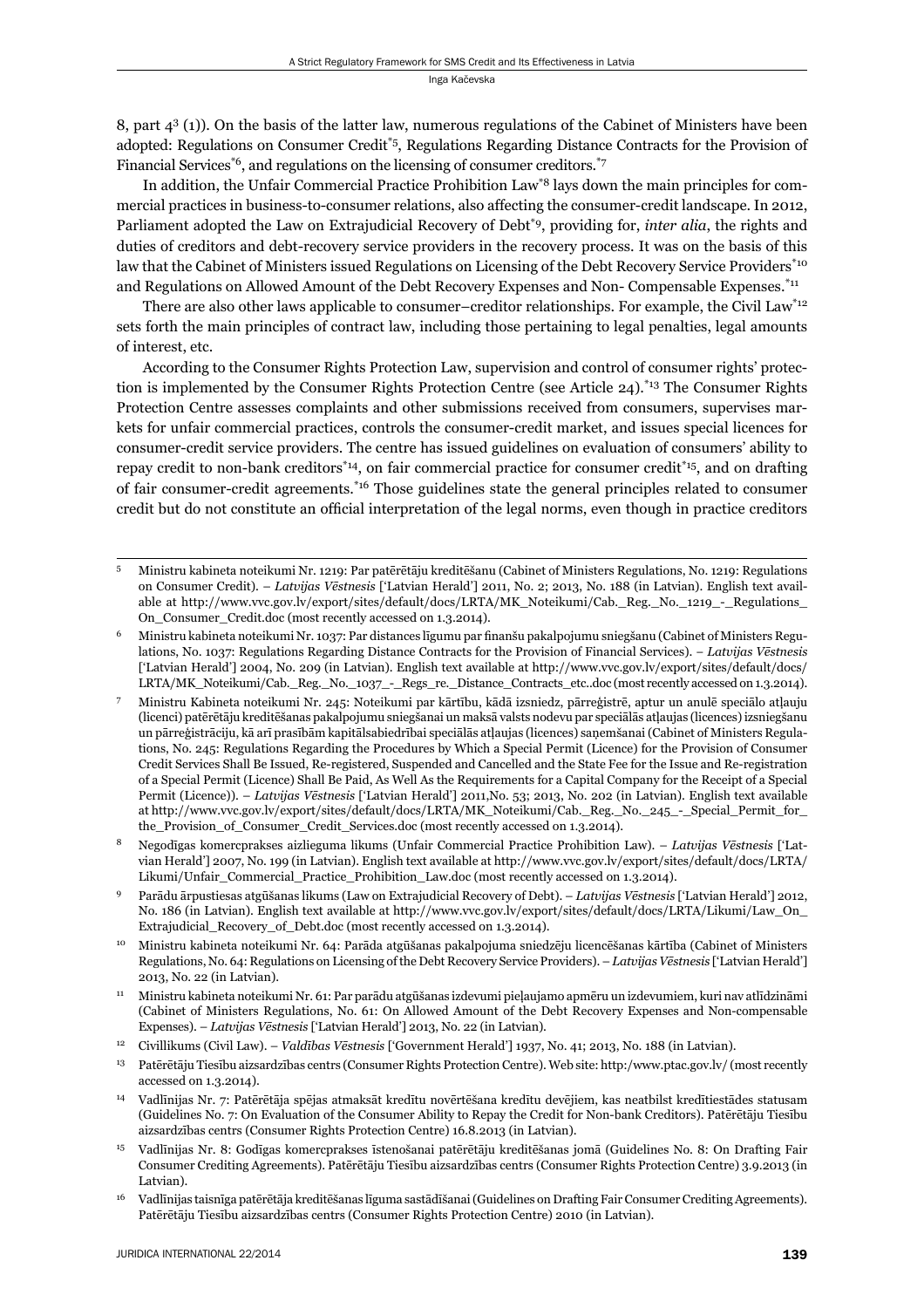should follow those guidelines since they express the views of the supervising institution, the Consumer Rights Protection Centre. Moreover, the guidelines usually are accepted long before the relevant changes in the law are made, so they bridge the legislative gaps and set detailed rules specific to the field of credit. The clear tendency on the Latvian legal scene is for the law to regulate all situations in detail, with it not being deemed sufficient to endorse recommending or explanatory documents.

In general, it must be admitted that the legal foundation for regulation of SMS credit is fragmented and subject to frequent amendments. Accordingly, the body of related laws becomes immense and difficult to perceive. Furthermore, the amendments are adopted *post factum*—i.e., after events have aroused public interest or discussion in this field, as described below.

# **Statistics**

Licensed creditors are obliged to submit information on the consumer-credit agreements concluded, the total sum of the credit issued, and default payment amounts, along with other information, to the Consumer Rights Protection Centre twice per year—by 1 March and 1 September.\*17 According to statistics gathered by the Consumer Rights Protection Centre, creditors issued credit to consumer in the total amount of EUR 209.595 million in the first six months of 2013, with EUR 97 million, or 46%, of that taking the form of SMS credit (see Figure 1).\*18 This is 59.38% more than the amount of credit issued in 2012.

It has been established that 77.53% of consumers repay the credit without delay; however, 7.92% delay by up to 30 days and 14.55% are in default on payment for more than 30 days.\*19





The statistics show that SMS creditors are still playing an important role in the market; only a small decrease in the amounts issued can be observed as public discussion of the problems related to SMS credit continues and stricter rules on evaluation of the creditworthiness of the relevant consumers are adopted.

# 3. Measures

# 3.1. Administrative measures

# Licensing

In 2010, there were around 316 companies providing consumer credit in Latvia.\*21 With the purpose of facilitating more effective supervision of the consumer-credit market, to introduce unified criteria for such companies, and to protect consumers, the authorities introduced a licensing scheme for providers of consumer

<sup>17</sup> Article 28 of Regulations on Consumer Credit. See Note 5, above.

<sup>&</sup>lt;sup>18</sup> Pārskats par ne-banku patērētāju kreditēšanas sektoru 2013. gada I. pusgadā ['Market Summary of Non-bank financial service providers, first half of 2013'] (see Note 1, above).

<sup>19</sup> *Ibid*.

<sup>20</sup> Figure reprinted from 'Pārskats par ne-banku patērētāju kreditēšanas sektoru 2013. gada I. Pusgadā' (*ibid*.).

<sup>&</sup>lt;sup>21</sup> Annotation to Regulations on Consumer Credit. See Note 5, above.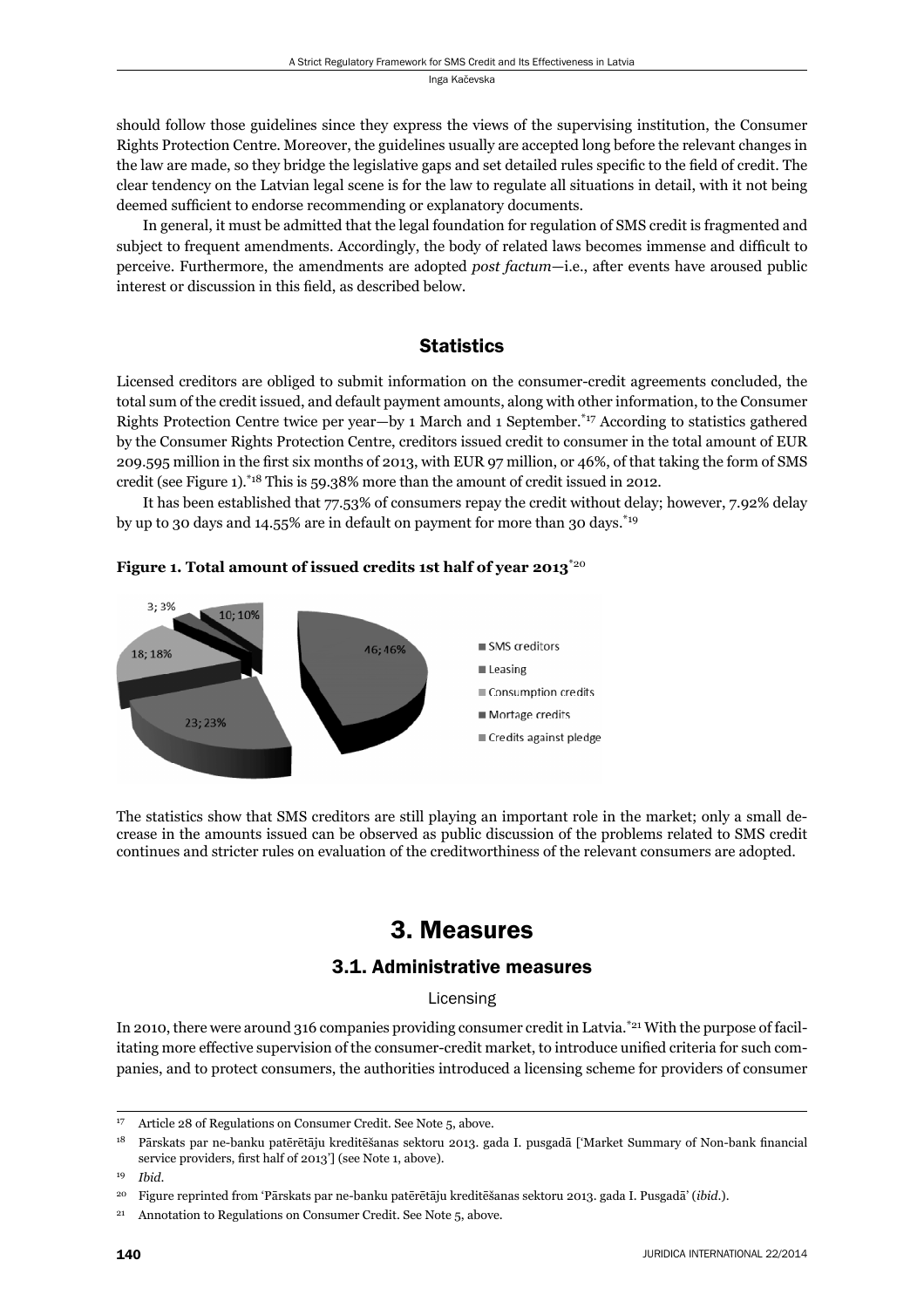credit, in 2011. The consumer-credit providers had to increase the share capital of their companies to EUR 425,000<sup>\*22</sup> and had to obtain a special licence, for a fee of EUR 71,140. Consumer creditors shall re-register every year, and the state fee for this re-registration is EUR 14,255. The Consumer Rights Protection Centre grants a licence if the company in question has been registered with respect to its processing of personal data in line with the terms set forth by the Data State Inspectorate<sup>\*23</sup>, the capital company has developed internal procedures for the provision of consumer-credit services and evaluation of the creditworthiness of the relevant consumers, it does not have tax debts, etc.

The licence can be suspended if, for instance, the company does not provide this information, and the requested documents; does not co-operate with the Consumer Rights Protection Centre in order to rectify violations of consumer rights; or does not comply with the requirements of the regulations in force with respect to the protection of consumer rights (see Article 38 of the Regulations on Licensing the Consumer Creditors<sup>\*24</sup>). If the company rectifies the violations, the centre renews the licence within 10 working days (according to the terms of Article 40).

Also, the licence can be cancelled if the company significantly violates consumer and personal data protection etc. (under Articles 42 and 43). If its licence is cancelled, the company may file a submission for the receipt of a new special licence no sooner than three years later (see Article 48). No cases of suspension or cancelled have been reported yet.

It must be acknowledged that the licensing, firstly, has made the SMS credit market more transparent; *inter alia*, the creditors shall submit information about their business activities. Secondly, uniform requirements for creditors were introduced with the licensing system. Before the issuance of a licence, the Consumer Rights Protection Centre evaluates whether the relevant creditor can fulfil all legal requirements related to consumer protection, such as ensuring that any unfair contract terms have been eliminated; thus creditors are forced to have their contracts, internal regulations, and processes in order. For instance, *prima facie* illegal terms are excluded from the credit contracts, as the Consumer Rights Protection Centre evaluates the standard contracts before issuing a licence; thus, the centre effectively and actively supervises SMS credit.

# Marketing/advertising restrictions and unfair commercial practices

In their first form, the Regulations Regarding Consumer Credit Agreements provided that credit advertisements<sup>\*25</sup> shall not encourage irresponsible borrowing and that all advertisements shall contain information warning consumers to borrow responsibly and to evaluate their ability to repay the credit (see Article 14).<sup>\*26</sup> In practice, as established by the Consumer Rights Protection Centre, the warning about responsible lending shall not be in a smaller font size than other text in the advertisement; otherwise, the warning does not fulfil its aim. $*$ <sup>27</sup>

However, the new Regulations on Consumer Credit\*28 provide instead that the advertisement shall not encourage irresponsible borrowing (see Article 11). For determination of whether an advertisement encourages irresponsible borrowing, the overall content and the way it is presented, its design, and the information

<sup>22</sup> Komerclikuma spēkā stāšanās kārtības likums (Law on Procedures for the Coming into Force of the Commercial Law). – Latvijas Vēstnesis ['Latvian Herald'] 2001, No. 188; 2013, No. 193, Article 21 (3) (in Latvian). English text available at http://www. vvc.gov.lv/export/sites/default/docs/LRTA/Likumi/Law\_on\_Procedures\_for\_the\_Coming\_into\_Force\_of\_The\_Commercial\_Law.doc (most recently accessed on 1.3.2014).

<sup>23</sup> Datu Valsts Inspekcija (Data State Inspectorate). Web site at http://www.dvi.gov.lv/ (most recently accessed on 1.3.2014).

<sup>24</sup> Regulations on Consumer Credit. See Note 5.

<sup>&</sup>lt;sup>25</sup> 'Advertisement' is any form or mode of announcement or endeavour associated with economic or professional activity, where intended to promote the popularity of or demand for goods or services, (including immovable property, rights, and obligations), according to Article 1 of the Advertising Law (Reklāmas likums). – *Latvijas Vēstnesis* ['Latvian Herald'] 2000, No. 7; 2012, No. 169 (in Latvian). English text available at http://www.vvc.gov.lv/export/sites/default/docs/LRTA/Likumi/ Advertising Law.doc (most recently accessed on 1.3.2014).

<sup>26</sup> Ministru kabineta Noteikumi Nr. 692: Par patērētāja kreditēšanas līgumu (Cabinet of Ministers Regulations, No. 692: Regulations Regarding Consumer Credit Agreements). – *Latvijas Vēstnesis* ['Latvian Herald'] 2008, No. 134 (in Latvian). English text available at http://www.vvc.gov.lv/export/sites/default/docs/LRTA/MK\_Noteikumi/Cab.\_Reg.\_No.\_692\_-\_ Regulations\_Regarding\_Consumer\_Credit\_Agreements.doc (most recently accessed on 1.3.2014). This has; not been in force since 2011.

<sup>27</sup> Consumer Rights Protection Centre decision E03-PTU-P65-7, of 2.3.2012. Available at http://www.ptac.gov.lv/upload/ ptac\_lemumi/2012/lemums\_nr-eo3-ptu-p65-7.pdf (most recently accessed on 1.3.2014) (in Latvian).

<sup>28</sup> Regulations on Consumer Credit. See Note 5, above.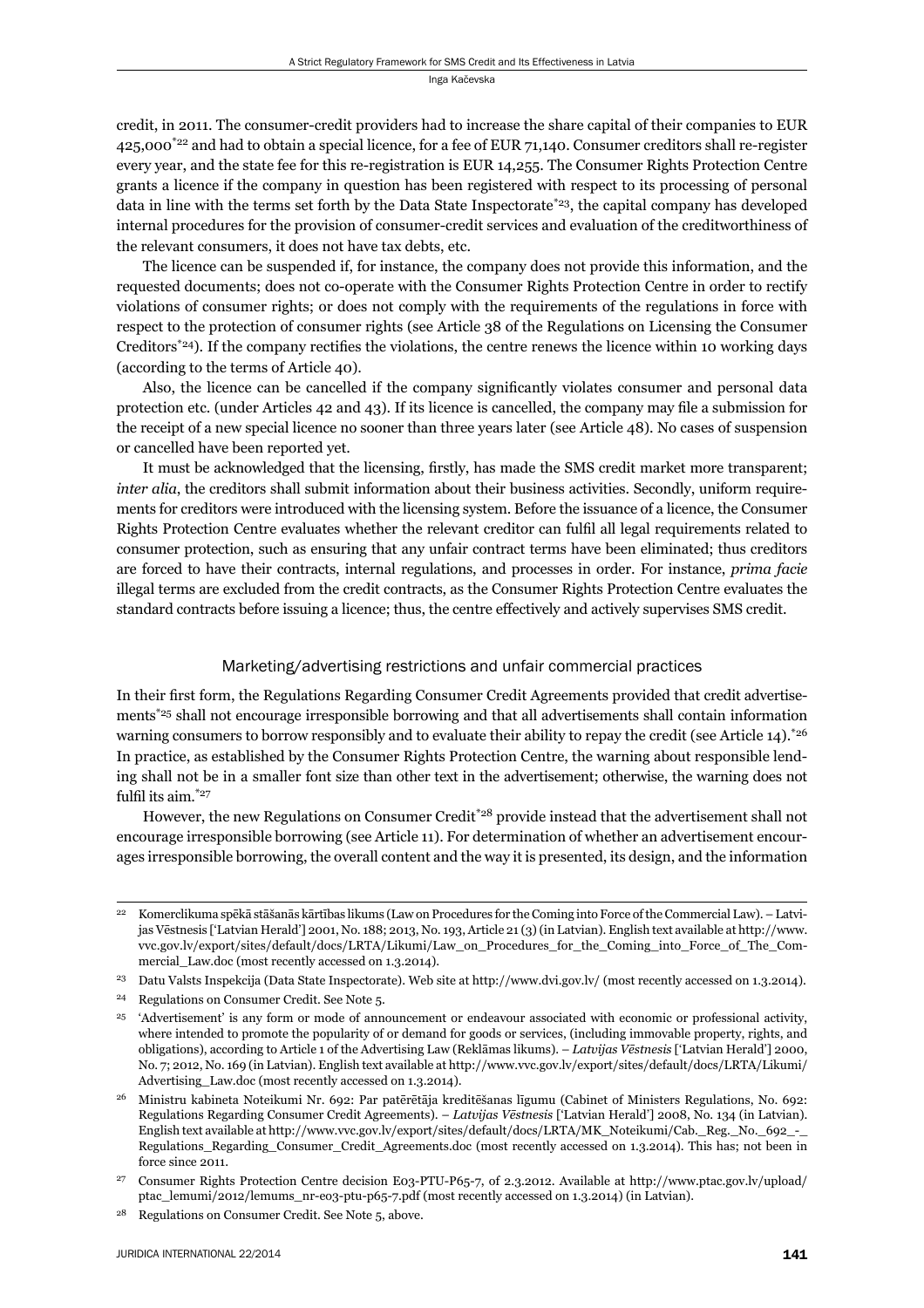provided in the advertisement on the credit service that enables the consumer to take an informed and economically justified decision shall be taken into consideration.

The new regulations do not directly require inclusion of a warning related to responsible lending. Nonetheless, the creditors still use this warning in their advertisements, and it plays an important role in evaluation of the content of the advertising, as is proved by the case of an advertisement with the slogan 'So easy!'. The latter advertisement was acknowledged as not conforming with professional diligence, as it promoted irresponsible lending even though it did also present a phrase reminding the reader to borrow responsibly.\*29 The Consumer Rights Protection Centre concluded that the overall content of the advertisement and its presentation established the notion that the credit could be taken out easily and quickly, and that undertaking the credit obligations is hassle-free and not connected to any risks.

In another case, the consumer creditor's advertising spread stated that a client who borrows at least LVL 150 ( $\sim$  EUR 214) gets an invitations to the concert Love in the Right Moment as a gift.<sup>\*30</sup> It was promised that the most well-known musicians would participate in the event, and concert tickets could not be bought on the open market. Firstly, the Consumer Rights Protection Centre established that advertising is part of consumer creditor's commercial practice.<sup>\*31</sup> Then, the centre decided that, since tickets were distributed to many consumers, this advertisement influenced consumers' economic behaviour. Furthermore, the advertisement did not indicate that the consumer undertakes financial obligations by receiving the credit and that the credit should be paid back with interest. Accordingly, such advertisement facilitates irresponsible lending, with consumers not evaluating whether such credit is necessary at that point and whether the credit can be paid back on time, without creating financial problems. In this case, the credit company argued that the new regulations do not mandate that advertisements include a warning about responsible lending. The Consumer Rights Protection Centre agreed that the warning is indeed not mandatory, after accepting new amendments; however, even if such a warning is included, the advertisement in question can facilitate irresponsible lending—Article 11.1 of the new regulations states that, for determination of whether there is facilitation of irresponsible lending, all information on the credit service provided in the advertisement that enables the consumer to take an informed and economically justified decision shall be taken into consideration. As the above-mentioned advertisement motivated consumers to take out credit irresponsibly, the company's commercial practice was misleading. The centre imposed a monetary penalty on the relevant SMS creditor.

The cases described above show that creditors use powerful advertisement tricks that often can be considered aggressive commercial practice or misleading advertisement. Additionally, most likely in consequence of the above-mentioned cases and similar ones, further amendments to Regulations on Consumer Credit were adopted.\*32 Those amendments describe *prima facie* examples of advertisement that promotes irresponsible borrowing. For example, an advertisement that calls on the reader to take out credit without considering its necessity and regardless of the consumer's finances or implies that there is no risk when one takes out credit shall be considered to be advertising of irresponsible borrowing (under Article 11.1). The regulations state that encouragement of irresponsible borrowing in advertising occurs also when the creditor offers, in addition, goods, services, or other preferences besides the credit itself. If the creditor violates such rules, the Consumer Rights Protection Centre, taking into consideration the character and nature of the violation, can require the creditor to ensure the conformity of its advertising, with adverts in full accordance with the law<sup>\*33</sup>, or can apply administrative sanctions. For example, the administrative fine for legal persons distributing an advertisement not conforming to the requirements of regulatory acts can range from EUR 70 to 14,000.\*34

<sup>29</sup> Consumer Rights Protection Centre decision E03-PTU-F213-1, of 2.2.2014. Available at http://ptac.gov.lv/upload/02.01.2014\_ lemums\_izraksts\_as\_bigbank.pdf (most recently accessed on 1.3.2014) (in Latvian).

<sup>30</sup> Consumer Rights Protection Centre decision E03-PTU-F47-7, of 1.7.2013. Available at http://ptac.gov.lv/upload/2013.07.01. lemums\_apk\_izraksts-2.pdf (most recently accessed on 1.3.2014) (in Latvian).

<sup>31 &#</sup>x27;Commercial practice' refers to an act (course of conduct, representation, commercial communication, or marketing) or failure to act (omission) that is directly connected with the promotion of trade, sale of goods (physical or non-physical objects), or provision of a service to a consumer, according to Article 1, part 2 of the Unfair Commercial Practice Prohibition Law. See Note 8, above.

<sup>32</sup> Grozījumi Ministru kabineta noteikumos Nr. 1219: Par patērētāju kreditēšanu (Amendments to Cabinet of Ministers Regulations No. 1219: Regulations on Consumer Credit). – *Latvijas Vēstnesis* ['Latvian Herald'] 2013, No. 127 (in Latvian).

<sup>33</sup> Article 15, part 4 of the Unfair Commercial Practice Prohibition Law. See Note 8, above.

<sup>34</sup> Latvijas Administratīvā Pārkāpuma kodekss (Latvian Administrative Violations Code). – *Ziņotājs* ['Herald'] 1984, No. 51; 2014, No. 51, Article 16613. English text available at http://www.vvc.gov.lv/export/sites/default/docs/LRTA/Likumi/ Latvian\_Administrative\_Violations\_Code.doc (most recently accessed on 1.3.2014).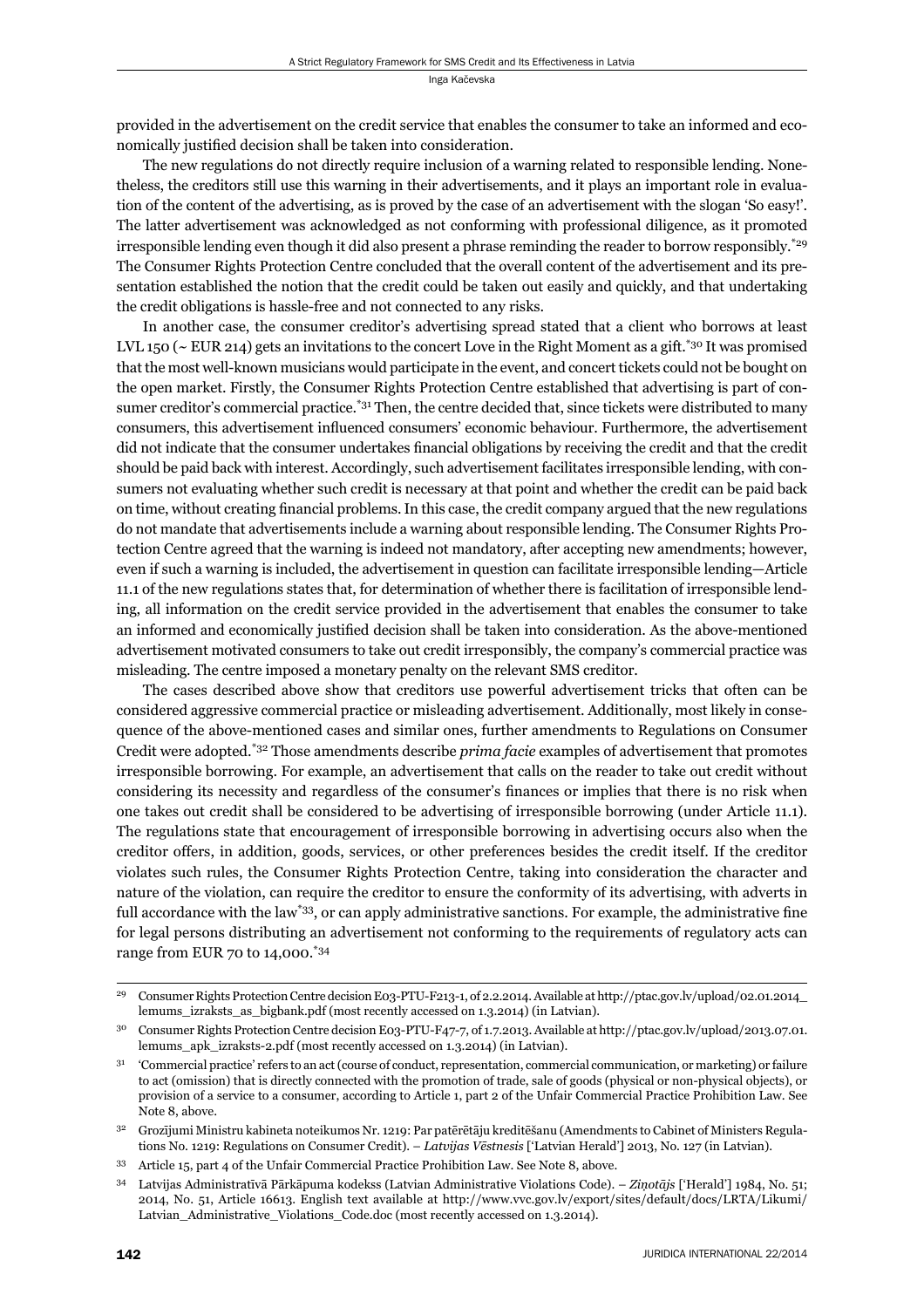#### The system for debt collection

#### *Out-of-court recovery*

Taking into consideration the number of consumer complaints about the methods and costs of out-of-court debt recovery, Parliament adopted the Law on Extrajudicial Recovery of Debt<sup>\*35</sup> in 2012. This law is applicable to creditors and licensed out-of-court collection companies (see Article 1). The aim of the law is to provide fair, proportional, and reasonable debt collection (Article 2). For example, it sets general rules for the culture of communication with the debtor—aggressive and offensive communication is forbidden; the debtor shall not be visited at his or her place of employment or residence without prior consent; and communication shall not be performed on Sundays, public holidays, or between 9pm and 8am (see Article 10).

Out-of-court collection companies shall be required to obtain a licence issued for a three-year term by the Consumer Rights Protection Centre (under Article 5), and the state fee for the issuance of this special licence is EUR 3,555, with renewal costing EUR 1,420 per year.<sup>\*36</sup> Before adoption of the law, there were 67 companies in the collection business<sup>\*37</sup>, whereas now there are only 22 companies so licensed.<sup>\*38</sup>

New regulations also limit collection costs.\*39 Collection companies shall not collect more than seven euros for the written announcement of the debt and invitation to the consumer to pay the debt and not more than EUR 10 for other collection activities (under Article 2). The actual costs incurred in debt collection, however, are much higher that the cap set by the legislator.

Positive changes can be identified that have arisen from licensing of this sector. Creditors and debtrecovery companies are required to follow the quality standards that are set forth by law, and the collection costs borne by the consumer have significantly decreased. However, the law still does not cover questions related to the secondary collection process—for example, when the creditor moves the collection case from one collection company and forwards it to another.

#### *In-court debt collection*

Many disputes with consumers were resolved in arbitration until 2006. Then, with the implementation of the Unfair Terms in Consumer Contracts Directive<sup>\*40</sup> and in line with European Court of Justice practice<sup>\*41</sup>, the arbitration clause of many consumer contracts was acknowledged as unfair. Accordingly, most such disputes cannot be handled via arbitration anymore.\*42

Even though creditors can use court proceedings of various types for purposes of recovering the debts from their clients, court proceedings are not effective, in general, and they are time-consuming and rather expensive.

For example, the Civil Procedure Law\*43 provides for special procedure—the compulsory execution of obligations in accordance with a warning procedure (the national equivalent of a European Order for Payment). This procedure shall apply only in those cases wherein the declared address of the debtor is known and the contractual penalty and interest together do not exceed the initial debt (see Article 406<sup>1</sup>). The procedure is based on standard forms, it is a written process, and no court hearings are held. If the respondent does not submit objections to the claim but has received the warning, the court decides in favour of the claimant

<sup>35</sup> Law on Extrajudicial Recovery of Debt. See Note 9.

<sup>36</sup> Regulations on Licensing of the Debt Recovery Service Providers, Articles 39–40. See Note 10, above.

<sup>37</sup> Anotācija likumprojektam (Annotation to the Draft Law). See Note 9, above.

<sup>38</sup> Parādu atgūšanas pakalpojumu sniedzēji, kuri saņēmuši specialo atļauju (licenci) parāda atgūšanas pakalpojumu sniegšanai ['Debt collection providers that have received a special permit (licence) for debt collection']. Consumer Rights Protection Centre. Available at http://www.ptac.gov.lv/page/590 (most recently accessed on 1.3.2014) (in Latvian).

<sup>39</sup> Article 2 of Regulations on Allowed Amount of the Debt Recovery Expenses and Non-compensable Expenses. See Note 11, above.

<sup>40</sup> Council Directive 93/13 EEC of 5 April 1993 on Unfair Terms in Consumer Contracts. OJ L 095, 21/04/1993 P. 0029-0034.

<sup>41</sup> ECJ Judgment C-168/05, of 26.10.2006, *Elisa María Mostaza Claro v. Centro Móvil Milenium SL*, 2006 I-10421; ECJ Judgment 6.10.2009 C-40/08, *Asturcom Telecomunicaciones SL v. Cristina Rodríguez Nogueira*, 2009 I-09579.

<sup>42</sup> I. Kačevska. Piezīmes par šķīrējtiesas nolēmuma piespiedu izpildes procesu ['Notes on compulsory enforcement of arbitral awards']. – *Jurista Vārds* ['Lawyer's Word'] 3.9.2013, No. 36.

<sup>43</sup> Civilprocesa likums (Civil Procedure Law). – Latvijas Vēstnesis ['Latvian Herald'] 1998, Part 50<sup>1</sup>, No. 326/330; 2014, No. 2 (in Latvian). English text available at http://www.vvc.gov.lv/advantagecms/docs/LRTA/Likumi/Civil\_Procedure\_Law.doc (most recently accessed on 1.3.2014).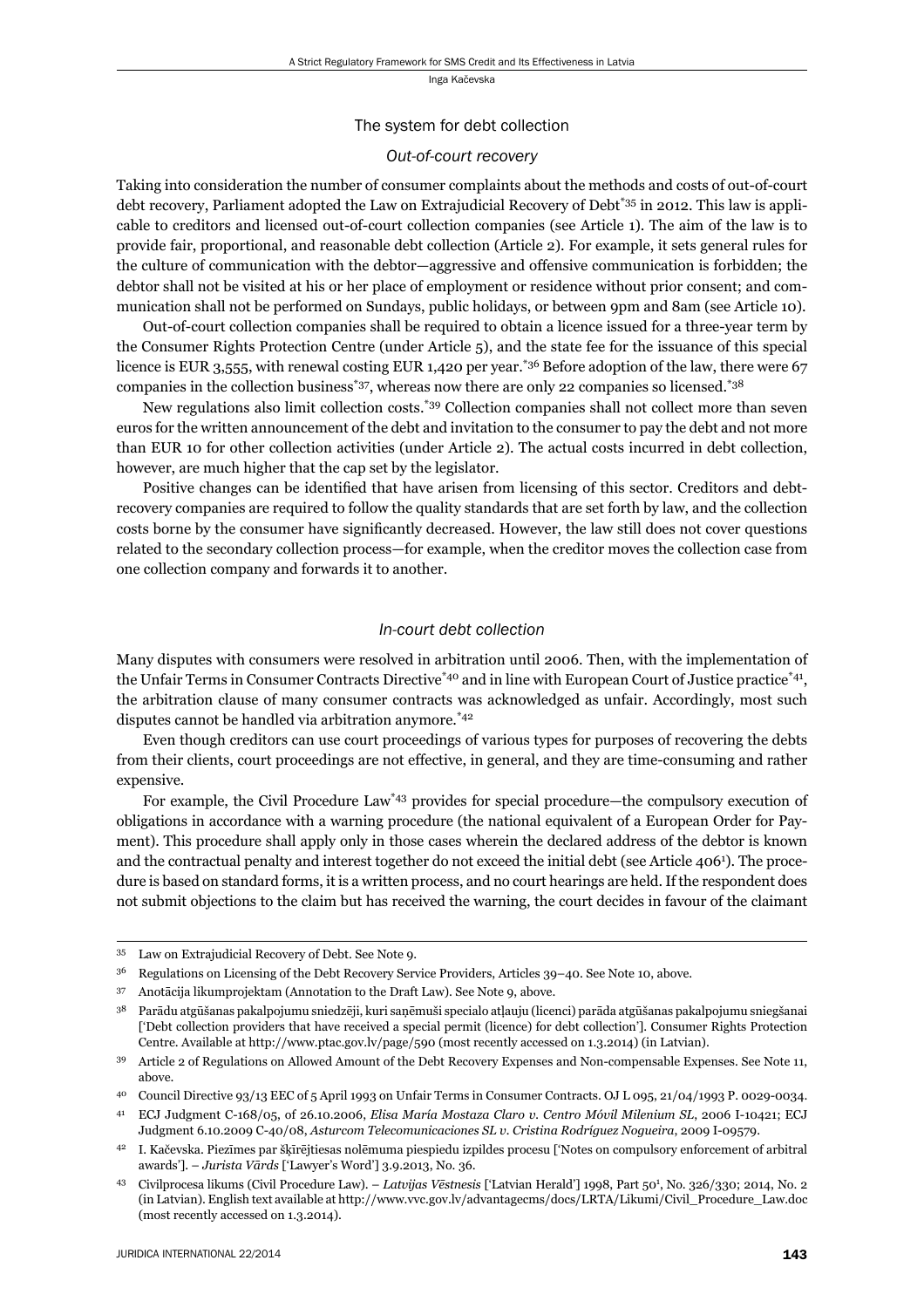and the decision is forwarded directly for compulsory enforcement. This procedure is quicker and less expensive—with a state fee of two per cent of the debt but not more than EUR 498.01—than other available procedures. However, it is not very effective, as in most cases the debtor responds to the claim and disputes it; therefore, the case should be dismissed, because Article 4067 of the Civil Procedure Law specifies that debtor objections submitted within the prescribed time period with respect to the validity of the payment obligation shall be the basis for termination of court proceedings related to compulsory execution of obligations in accordance with warning procedures. In these cases, the creditor can then apply the ordinary procedure.

In 2011, a small-claims procedure was introduced in the Civil Procedure Law.\*44 The aim with this procedure was to expedite and simplify the resolution of small claims (claims for up to EUR 2,100), by means of a standard-form-based and mostly written procedure; however, the case materials available to the author of this article indicate that resolution of the disputes usually takes more than a year and that oral hearings are held in most cases. Therefore, the initial aim with the procedure is not met.

The ordinary civil procedure is seldom used for recovery in cases of consumer credit: it is even more time-consuming than the small-claims procedure. Moreover, the court fee is the same as for the smallclaims procedure; i.e., if the claim is up to EUR 2,134, the court fee is 15% of the claim but not less than EUR 71.44 (under Article 34 of the Civil Procedure Law). Clearly, both procedures are very expensive for recovery of small debts. Moreover, compulsory enforcement of the judgement is not always successful, since the debtors may not have any income or may become insolvent. Accordingly, creditors use mostly the services of collection companies in their attempts at recovery from their clients.

# Positive- and negative-credit registers

Until 2012, credit databases were not regulated by Latvian law; however, the Law on Extrajudicial Recovery of Debt\*45 introduced special requirements applicable to negative-credit databases. According to that law, the debtor shall be included in a negative-credit database only if having delayed payment for more than 60 days. The information may be stored in the database for three years from the moment at which the debt is paid; otherwise, the information is stored in keeping with the statute of limitations, for 10 years (see Article 13).

A third party may receive information from such a database if there is an agreement concluded between the creditor and the third party and also if the debtor has indicated acceptance in accordance with the Personal Data Protection Law.\*46

In practice, each SMS creditor and debt-recovery company keeps its own credit database. In parallel, the Bank of Latvia maintains its own credit register.\*47 Consequently, there is no single uniform register of negative and positive credit, so highly objective information can not always be received about a prospective client.

# Responsible lending obligations

As is indicated above, creditors shall not encourage irresponsible lending in their advertising, and regulations provide for a non-exhaustive blacklist of advertisers that *prima facie* promote irresponsible lending. The list covers the following situations: inviting a consumer to take out credit without considering its necessity and reasonability or without regard for his or her financial situation; creating the impression that receipt of the credit is without risk or that credit can solve all of one's financial problems; and influencing the consumer's decision to take out credit by offering additional services, goods, or other benefits.<sup>\*48</sup> Also, the Consumer Rights Protection Centre can impose administrative fines for such violations.<sup>\*49</sup>

<sup>44</sup> Grozījumi Civilprocesa likumā (Amendments to Civil Procedure Law). – *Latvijas Vēstnesis* ['Latvian Herald'] 2011, No. 148 (in Latvian).

<sup>45</sup> Law on Extrajudicial Recovery of Debt. See Note 9, above.

<sup>46</sup> Fizisko personu datu aizsardzības likums (Personal Data Protection Law). – Latvijas Vēstnesis ['Latvian Herald'] 2000, No. 123–124; 2012, No. 104 (in Latvian). English text available at http://www.vvc.gov.lv/export/sites/default/docs/LRTA/ Likumi/Personal\_Data\_Protection.doc (most recently accessed on 1.3.2014).

<sup>47</sup> Kredītu reģistra likums (Consumer Rights Protection Law). – *Latvijas Vēstnesis* ['Latvian Herald'] 2012, No. 92; 2013, No. 187 (in Latvian).

Article 11.1 of Regulations on Consumer Credit. See Note 5, above.

<sup>49</sup> Latvian Administrative Violations Code. See Note 34, above.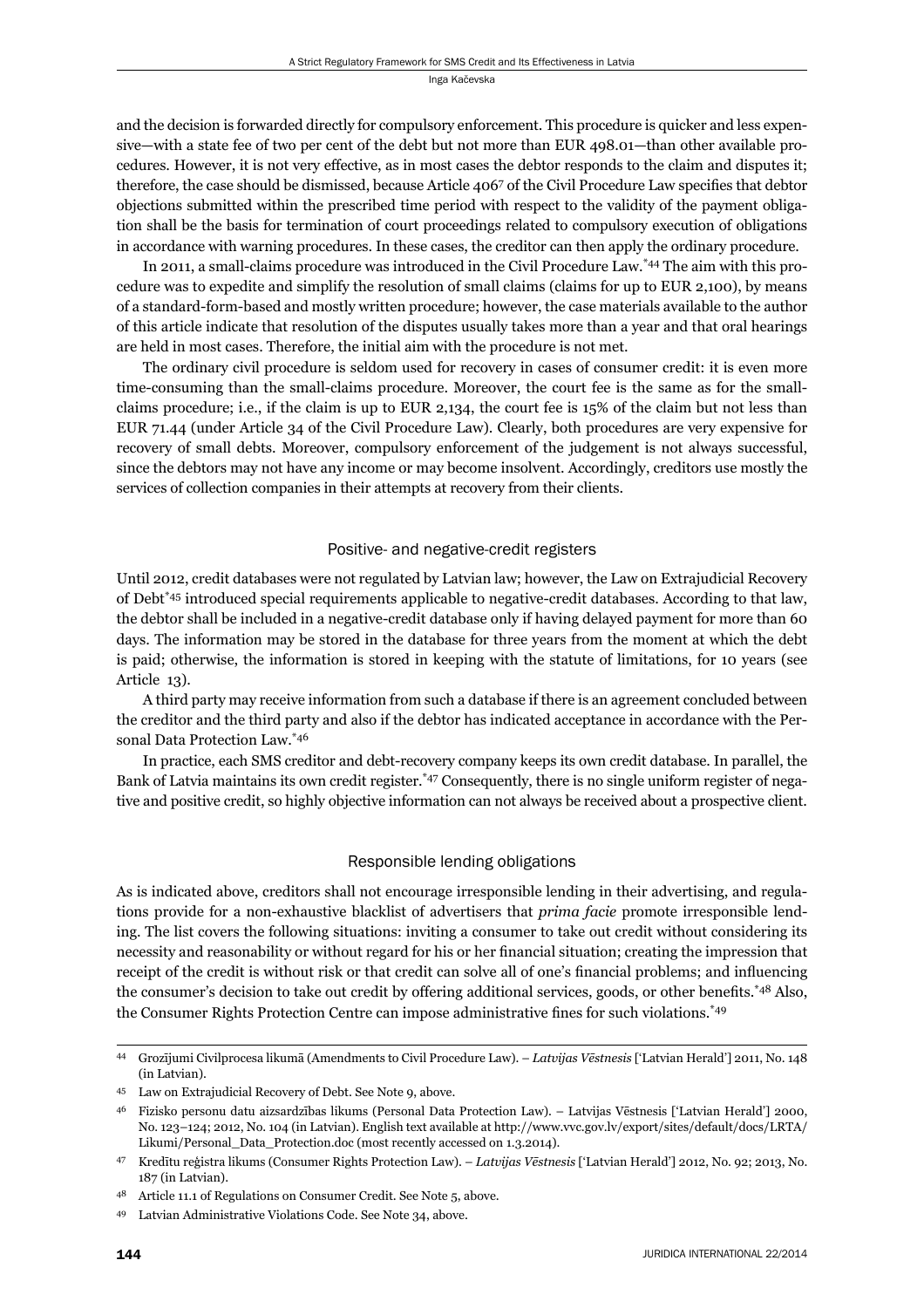Referring to materials from the European Commission\*50, the Consumer Rights Protection Centre indicates in its guidelines\*51 that the target group of credit advertising is composed of vulnerable consumers. These consumers are more susceptible to a commercial practice or product because they are credulous; therefore, they readily believe in offers of quick and risk-free credit. The author of this article argues that, thanks to awareness and publicity of the issues associated with consumer credit and the experience of large numbers of consumers, the target group of such advertisement shall be identified as average consumers. Moreover, the consumer too should take responsibility in the process.

## The obligation to assess creditworthiness

Pursuant to Article 8, part 4<sup>1</sup> of the Consumer Rights Protection Law, the creditor is obliged to assess the creditworthiness of the consumer before conclusion of a credit agreement.\*52 When evaluating the creditworthiness of a consumer, the creditor shall take into account, firstly, the sufficiency of the information provided by said consumer. Such information includes income, employment, other characteristics (such as age, education, and civil status), etc. as indicated in the guidelines issued by the Consumer Rights Protection Centre.\*53 If the credit is for less than EUR 427 and monthly payments do not exceed EUR 71, the creditor is permitted to rely only on the information given by the consumer. However, if the amount is greater, the SMS credit provider shall, secondly, evaluate the relevant credit history in credit databases or in other databases. If refusal to issue credit is grounded in the data obtained from databases, the creditor shall inform the consumer immediately of the result of said consultation and of the particulars of the database(s) consulted, without charge. The creditor's failure to assess the consumer's creditworthiness constitutes an unfair commercial practice and non-conformance with professional diligence.\*54 The Consumer Rights Protection Centre may impose fines on legal persons in this connection, from EUR 70 to 14,000, in accordance with the Latvian Administrative Violations Code.\*55

One reason for introduction of the obligation to assess the consumer's creditworthiness was the aim of restricting the possibility of issuing SMS credit immediately after application by the consumer. For example, it is suggested that 15 minutes is too little time for full evaluation of the consumer's creditworthiness.\*56 Nonetheless, SMS credit can be received very quickly.

In practice, the argument that the creditor has not completed an evaluation of creditworthiness is the justification most often used by consumers in default. In the debtor's mind, the deal should, in consequence, be considered void. However, many of the consumers in this category have, firstly, supplied their employment records and salary amounts when registering for the credit, so that the creditor can assess the credit worthiness of the prospective client on the basis of the information provided. Secondly, most of these consumers have previously taken out credit with the same provider and, more importantly, paid back the sums on the required date or even earlier. Therefore, consumers cannot rely on the argument that the creditor has not evaluated their creditworthiness.\*57

<sup>50</sup> Commission Staff Working Document 'Guidance on the Implementation/Application of Directive 2005/29/EC on Unfair Commercial Practices', SEC (2009) 1666, 3 December 2009, available at http://ec.europa.eu/justice/consumer-marketing/ files/ucp\_guidance\_en.pdf (most recently accessed on 1.3.2014).

<sup>51</sup> Guidelines No. 8: On Drafting Fair Consumer Crediting Agreements. See Note 6, above.

<sup>52</sup> See also, Consumer Rights Protection Centre's decision No. E03-PTU-F94-10 dated 18 July 2013. Available at http://ptac. gov.lv/upload/leemums\_4finance.pdf (most recently accessed on 1.3.2014) (in Latvian).

<sup>53</sup> Guidelines No. 7: On Evaluation of the Consumer Ability to Repay the Credit for Non-bank Creditors. See Note 14, above.

<sup>54</sup> See Article 4 of Regulations Regarding Distance Contracts for the Provision of Financial Services (Note 6, above).

<sup>55</sup> Latvian Administrative Violations Code. See Note 34, above.

<sup>56</sup> L. Dārziņa. Ātro kredītu biznesu liks stingrākos normu rāmjos ['Quick credit will be put in a stricter framework']. From the portal 'Latvijas Vēstneša portāls' and available at http://www.lvportals.lv/print.php?id=254090 (most recently accessed on 6.5.2014) (in Latvian).

<sup>57</sup> See, for example, Rīgas pilsētas Vidzemes priekšpilsētas tiesas (Riga City Vidzemes Suburb Court) case C30555113, of 27.2.2014, unpublished.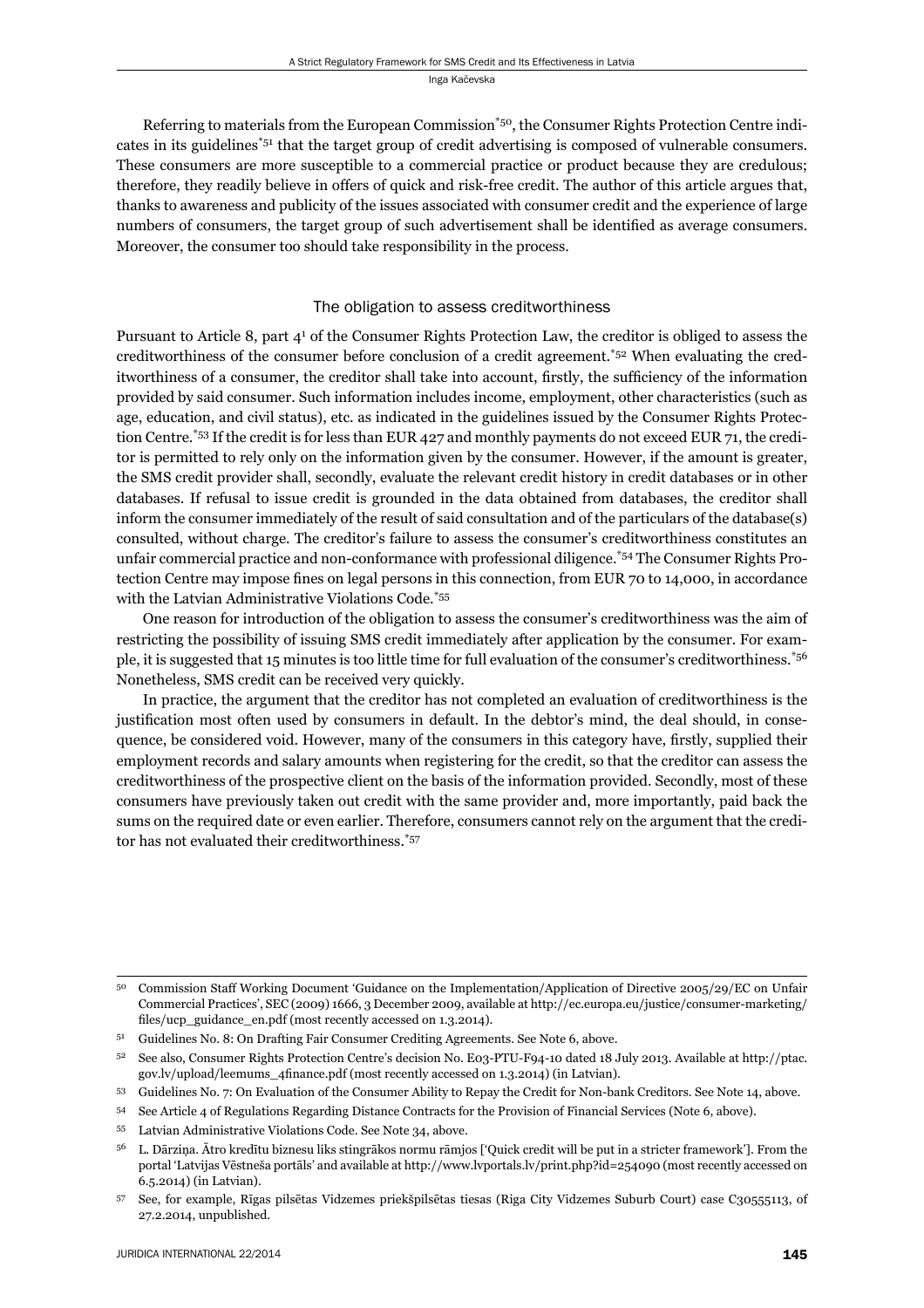### 3.2. Contractual measures

Regulations Regarding Distance Contracts for the Provision of Financial Services\*58 is a set of rules prescribing the information to be included in a distance agreement for the provision of financial services, specifically SMS credit. Namely, the agreement with the consumer shall include precise description of the services provided; the total sum to be paid, including all expenses and commission fees; the payment terms; the obligations and rights of the parties; etc. In general, almost all SMS creditor offer very similar contract terms, except with regard to the fees, APRC, contractual penalties, and interest.

#### Contractual penalty

The issue of contractual penalties is one of the most topical questions in the Latvian legal environment, so it is appropriate to describe the historical evolution of the legal norms related to penalties.

Initially, the Civil Law did not set any limits as to the amount of contractual penalties, stating that the contracting parties themselves shall determine the amount of these and that it is not limited to the amount of the losses expected as a result of non-performance of the contract (see Article 1717).\*59 In practice, creditors and collection companies were collecting penalties from debtors not only for the delayed payments but also for other breaches of the credit contract. Consequently, the amounts of the penalties were excessive in many cases. For example, someone concluded a credit agreement for EUR 213 on 6 May 2004 and the contractual penalty for delayed payments as of the moment when the consumer submitted a complaint to the Consumer Rights Protection Centre (on 18 December 2006) was EUR 7,466.\*60

The special law—in the form of the Consumer Rights Protection Law—provides that terms of contract that impose disproportionately large contractual penalties or other compensation for non-performance or unacceptable performance of the contractual obligations shall be deemed unfair and shall not be in force from the moment of entry into the contract (under Article 6, parts 3.4 and 8). Accordingly, the Consumer Rights Protection Centre has always paid special attention to the calculation of penalties under credit contracts. The centre has stipulated that, to establish whether a penalty is proportionate and grounded, one shall take into account the following criteria: the payments and their amounts (for example, whether the penalty is calculated from the debt sum or the total value of the agreement); the significance of the consumer's breach of contract (for example, the penalty being imposed if the client has not informed of a change of address), whether the contract provides for a ceiling to the contractual penalty and whether or not penalties are imposed doubly for the same breach (for example, for delayed payment and for a reminder letter about delayed payment).<sup>\*61</sup>

However, even though most SMS credit contracts provided a reasonable formula for calculation of the contractual penalties, consumers received debt computations with contractual penalties in the same amount as the initial debt or even more. Because of lack of the knowledge, time, or money necessary, most consumers did not turn to the courts for the protection of their rights and did not object to the excessive penalties. Many complaints still were received by the Consumer Rights Protection Centre\*62, though. Consequently, more changes were made in the relevant article of the Civil Law, in 2009. The legislator adopted a new Article 1724<sup>1</sup>, providing that the courts shall reduce the penalty to a reasonable amount if it is excessive. In applying this provision of the law, the case law suggested that a contractual penalty is reasonable if it does not exceed the main debt.<sup>\*63</sup> However, the debt recovery was done primarily by collection companies,

<sup>58</sup> Cabinet of Ministers Regulations, No. 1037: Regulations Regarding Distance Contracts for the Provision of Financial Services. See Note 6, above.

<sup>59</sup> Civillikums (Civil Law). – *Valdības Vēstnesis* ['Government Herald'] 1937, No. 46; 2013, No. 188 (in Latvian). English text available at http://www.vvc.gov.lv/export/sites/default/docs/LRTA/Likumi/The\_Civil\_Law.doc (most recently accessed on 1.3.2014).

<sup>60</sup> Regional Administrative Court judgement in case A42574607, dated 12 November 2009. Available at http://www.tiesas.lv/ files/AL/2009/11\_2009/12\_11\_2009/AL\_1211\_raj\_A-1117-09\_16.pdf (most recently accessed on 1.3.2014) (in Latvian).

<sup>61</sup> Guidelines on Drafting Fair Consumer Crediting Agreements, pp. 14–21. See Note 16, above.

 $62$  Reports on consumer complaints and consultations, information from the Consumer Rights Protection Centre. Available at http://ptac.gov.lv/page/195 (most recently accessed on 1.3.2014) (in Latvian).

<sup>63</sup> Tiesu prakse līgumsodu piemērošanā [Courts' practice in applying contractual penalties']. Civil Department of the Supreme Court's Senate 2013, p. 5. Available at http://at.gov.lv/files/uploads/files/6\_Judikatura/Tiesu\_prakses\_apkopojumi/ Apkopoj\_ligumsodi\_5.11.2013.doc (most recently accessed on 1.3.2014) (in Latvian).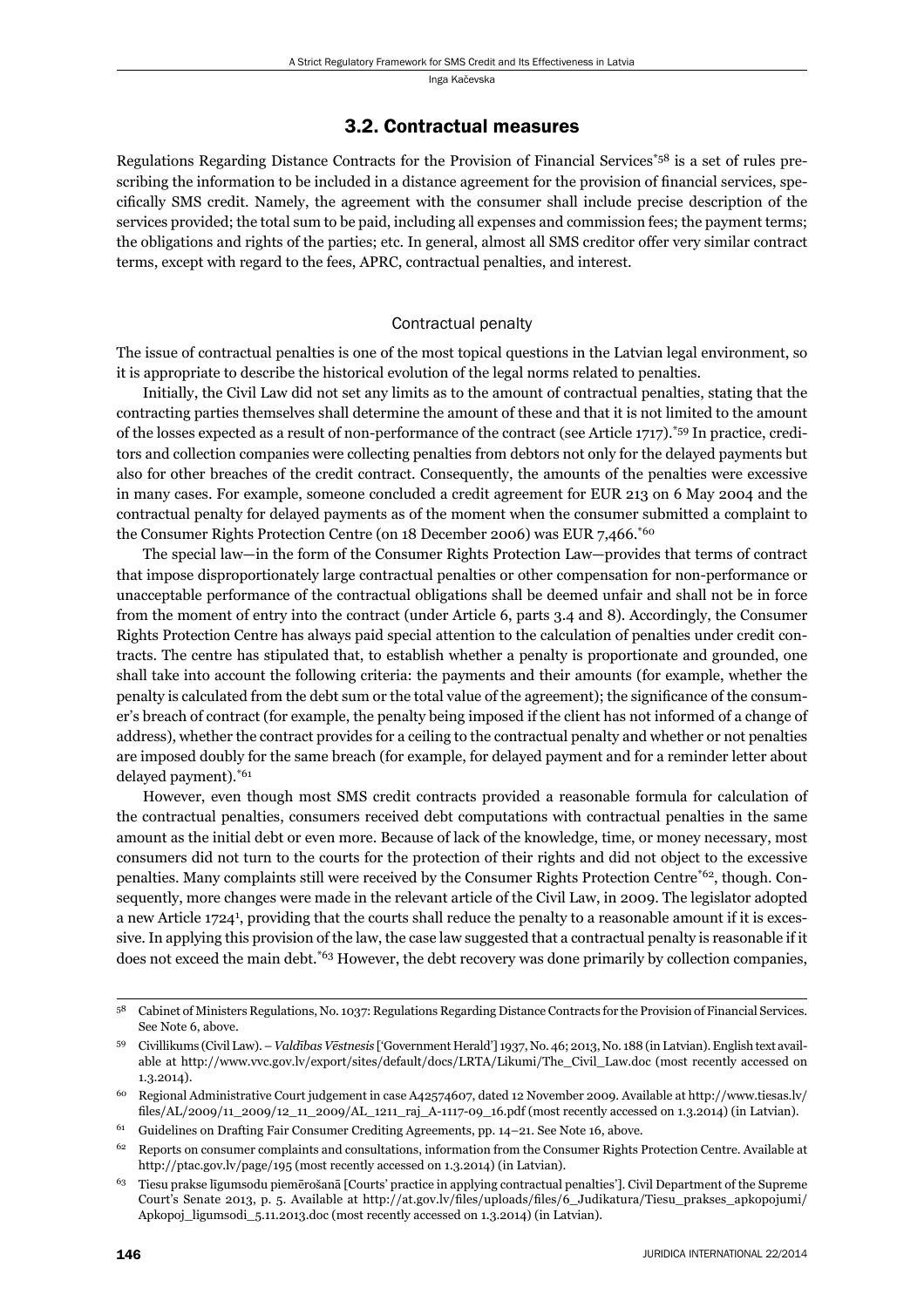not the courts (the latter having the power to assess the reasonableness of the penalties), so still the companies calculated contractual penalties that exceeded the original debt.

Therefore, proposed changes related to contractual penalties were again put before Parliament for consideration. Article 1717 of the Civil Law was amended to state that a contractual penalty for delayed or incomplete obligations shall not exceed 10% of the initial debt or the total value of the contract.\*64 Remarkably, despite the fact that this norm entered force on 1 January 2014, it is to be applied also to those contracts concluded before that date and executed on or after 1 January 2014 and if the claim regarding the contracts is not submitted to the court until 31 December 2014.<sup>\*65</sup> Moreover, these legislative changes pertain also to the order of debt extinguishment. Namely, a creditor previously could offset the debtor's payment first in terms of interest and contractual penalties, then with regard to the original debt, but with the latest changes, the contractual penalty shall be the last debt extinguished (see Article 1843).<sup>\*66</sup>

Three important consequences emerge from the latest amendments to Article 1717 of the Civil Law. Firstly, the amendments apply not only to consumer-to-business but also to business-to-business relations. This is regrettable. Restriction of contractual penalties could be more explicitly regulated in the special consumer laws, thereby allowing the possibility for free and unlimited agreement in business-to-business contracts as to the amount of penalties. Secondly, consumer-credit providers started to change the clauses on contractual penalties into late-payment interest clauses in their credit contracts, since the amount of late-payment interest is not as limited as that of contractual penalties (see the next section of this article). Thirdly, the courts reduce contractual penalties to 10% even for those consumer contracts concluded before the amendments were introduced, yet such decisions are not in line with European Court of Justice case law, which specifies that national courts shall render the unfair clause invalid and that the national courts are precluded from actually modifying the relevant contract by revising the terms' content.<sup>\*67</sup>

#### Interest

According to the general norm incorporated into Article 1753 of the Civil Law, interest is compensation either to be given for the use of a sum of money or to be submitted in consequence of late payment. The idea of interest as set forth in the Civil Law is to provide the important equivalence of the market economy—i.e., capital shall bring forth additional capital. Interest is not meant as punishment. Unlike a contractual penalty, it is encouragement to settle one's obligations in an expeditious manner.\*68

In practice, however, interest is also used as the price for default, especially with SMS credit. As is indicated above, after the amount of contractual penalties was limited to 10% of the basic debt under the Civil Law, most of the SMS creditors changed their terms on contractual penalties into late-payment-interest clauses in the contracts because the Civil Law provides that interest for late payment stops growing only upon reaching the amount of the capital (see Article 1763), so the creditors can claim more in interest than in penalties. This problem has been acknowledged by the courts.\*69 Consequently, the new changes in the law provide that inadequate interest and also interest that contravenes the principle of fair dealing shall be illegal (see Article 1764).\*70 Therefore, if the court considers the interest inadequate, it may exercise its initiative and declare this clause of the contract to be void.

As can be seen from the foregoing discussion, diverse questionable practices in the consumer-protection field ended with the introduction of stricter rules in the body of general laws, and, furthermore, the rules shall apply not only to consumer contracts but also to commercial agreements, of whatever sort.

<sup>64</sup> Grozījumi Civillikumā (Ammendments to the Civil Law). – *Latvijas Vēstnesis* ['Latvian Herald'] 2013, No. 128.

<sup>65</sup> Par atjaunotā Latvijas Republikas 1937. gada Civillikuma saistību tiesību daļas spēkā stāšanās laiku un piemērošanas kārtību (On Force and Application of the Renewed Contract Part of [the] 1937 Civil Law of the Republic of Latvia). – Ziņotājs [' *Rapporteur*'] 1993, No. 1; 2013, No. 2, Article 21.

Civil Law. See Note 12, above.

<sup>67</sup> European Court of Justice case C-618/10, *Banco Español de Crédito SA v. Joaquín Calderón Camino*, 13.7.2012, not yet published.

<sup>68</sup> K. Torgāns. *Saistību tiesības, I. daļa* ['Contract Law, Part I']. Riga 2006, p. 145 (in Latvian).

<sup>69</sup> Latvijas Republikas Augstākās tiesas Senāts (Supreme Court's Senate of the Republic of Latvia) judgement C20392609, of 10.10.2013. Available at http://tiesas.lv/nolemumi/pdf/118342.pdf (most recently accessed on 1.3.2014) (in Latvian).

<sup>70</sup> Article 1764 of the Civil Law. See Note 12, above.